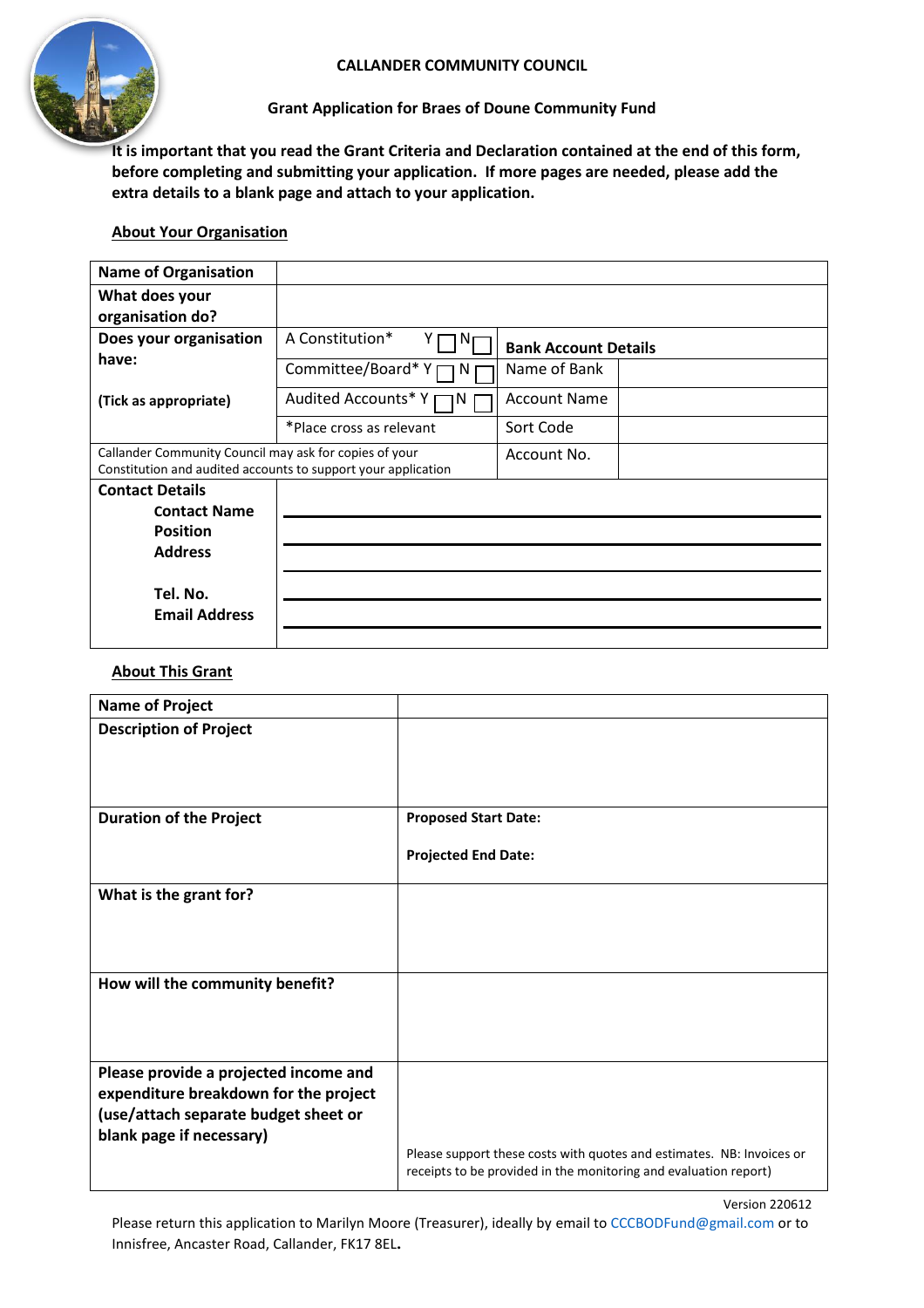# **CALLANDER COMMUNITY COUNCIL**



## **Grant Application for Braes of Doune Community Fund**

| <b>Amount requested?</b>                                        | £ |                  |
|-----------------------------------------------------------------|---|------------------|
| <b>Total cost of project</b>                                    | £ |                  |
| When are the grant funds required?                              |   |                  |
| Other funding sources secured and                               |   |                  |
| amount                                                          | £ |                  |
| Other funding sources applied for                               |   |                  |
| Details of previous funding from                                |   |                  |
| <b>Airtricity/Braes of Doune Fund</b>                           |   |                  |
| Can the organisation obtain a tax rebate on the grant sum e.g.  |   | <b>Yes</b><br>No |
| VAT?                                                            |   |                  |
| If so, has the amount requested taken that rebate into account? |   | Yes<br>No        |
| Concept Collection                                              |   |                  |

**Grant Criteria:** 

**If you are successful, as per the Terms & Conditions of your grant award, you will be required to complete monitoring & evaluation information within 3 months of project completion, reporting on how you spent the grant and the benefits achieved, together with copies of invoices paid for by this grant. NB: Failure to provide this information may adversely impact your future applications.**

#### **Declaration**

I confirm that, to the best of my knowledge and belief, the information provided on this application is true and accurate. I further confirm that I am authorised to submit this application on behalf of the Organisation and that if successful, the Organisation agrees to the following:

- Use the grant only for the purposes described on this application form;
- Complete the 'End of Project Report' as requested;
- Provide detailed receipts for all relevant expenditure as requested;
- Return any unused portion of the grant following completion of the project or winding up of the Organisation

#### **Data Protection Act 2018**

The information provided by the applicant will be processed by Callander Community Council (CCC) and its Braes of Doune Community Fund Committee (BODCFC) and the application form will be retained. The information will be used by CCC and the BODCFC for administration purposes of the grant scheme. Personal data is limited to contact names, position, address, telephone and other contact details, organisation and project. Contact details will only be disclosed to third parties for the following purposes:

- To enable CCC to process the application;
- To announce successful applications;
- To promote CCC and the Braes of Doune Community Fund generally via press releases and other bona fide promotional activities including any website and social media sites used by CCC.

In signing this agreement, I agree on behalf of my Organisation, with the terms of the Declaration and that data may be used in the way described above.

| Signed by the Contact   | Date                          |
|-------------------------|-------------------------------|
| Name of Contact (Print) | No Publicity<br>(Please tick) |

Version 220612

Please return this application to Marilyn Moore (Treasurer), ideally by email to CCCBODFund@gmail.com or to Innisfree, Ancaster Road, Callander, FK17 8EL**.**